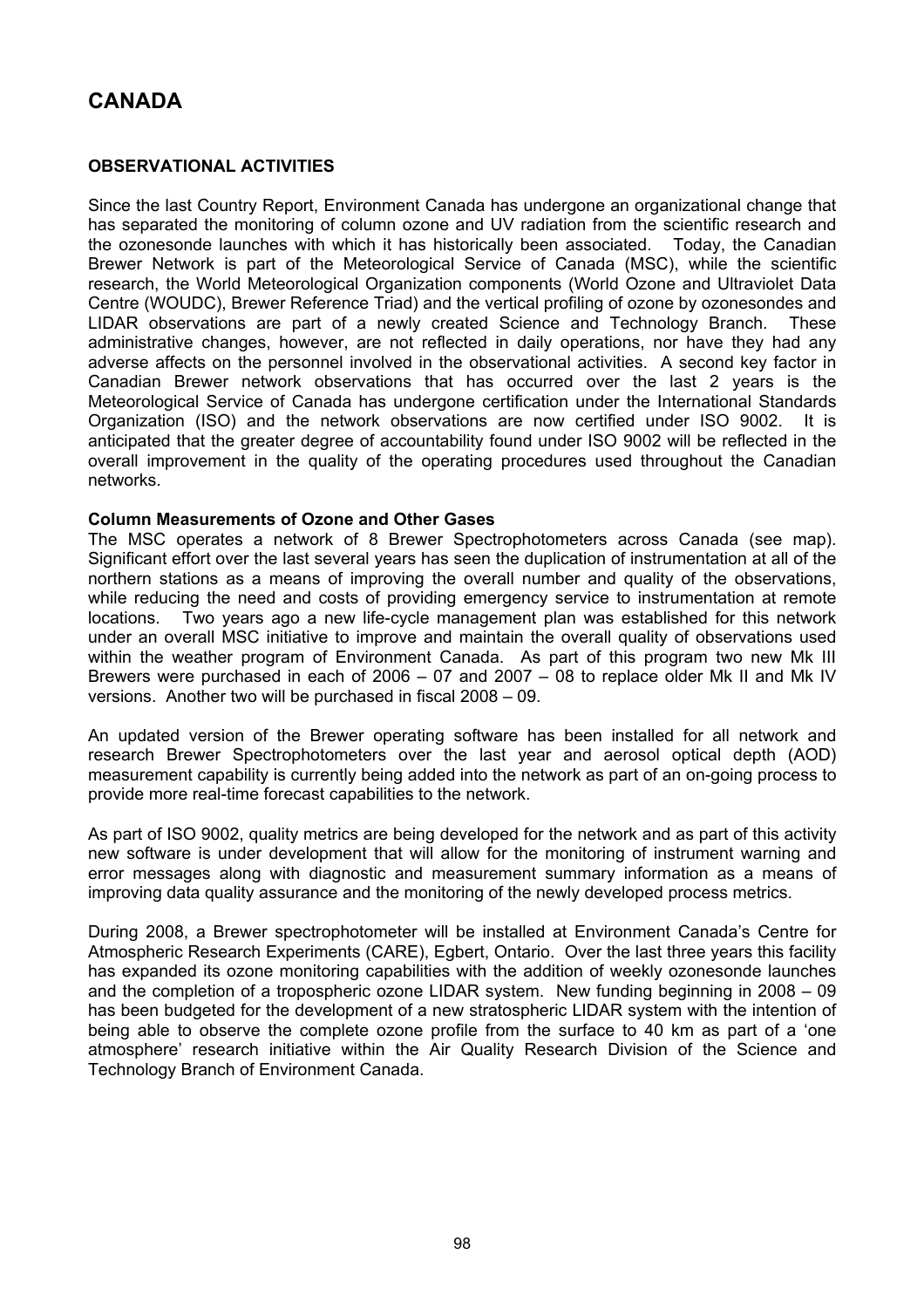

**Figure 1: Canadian Stratospheric Ozone Observation Networks.**

Fourier Transform Infrared Spectrometer observations using a Bomem DA8 have been ongoing over the last 12 years at Eureka, Nunavut and Egbert, Ontario. Resource and manpower limitations have kept the Eureka observations primarily to periods immediately following Arctic sunrise. With the launch of the Atmospheric Chemistry Experiment in 2004 (see below), these observations have increased in number and importance. The Egbert, Ontario instrument operated more frequently during this timeframe and is now in the process of being automated in order to provide continuous operation throughout the year (weather permitting).

## **Profile Measurements of Ozone and other gases/variables relevant to ozone loss**

Environment Canada now operates 10 ozonesonde stations across the country (Figure 1). In 2004, four southern Canadian stations were added to the original network of northern stations as a means of studying trans-boundary pollution and the affect of stratospheric intrusions on lower tropospheric ozone concentrations. Although originally designed as a short-term (3-year) project to understand ozone dynamics and trans-boundary flow, the operation of these stations has provided significant scientific information and has been given an extended life of at least another 3 years.

Originally operated as part of Environment Canada, the Arctic observing site at Eureka, Nunavut now operates through a university consortium CANDAC (Canadian Detection of Atmospheric Change). As part of this effort, the stratospheric ozone DIAL LIDAR system operates during the period about polar sunrise for the purposes of monitoring stratospheric ozone concentrations during this critical period when ozone destruction may be at its peak, depending on the location and temperature of the Arctic vortex, and to provide validation data for the ACE satellite mission. Figure 2 provides a comparison of ozone and temperature profiles for the 2008 spring season showing the change in ozone concentration as the vortex moves over the Eureka location. Spring 2008 was exceptionally clear at Eureka providing some of the best LIDAR retrievals since the start of operation in the early 1990's.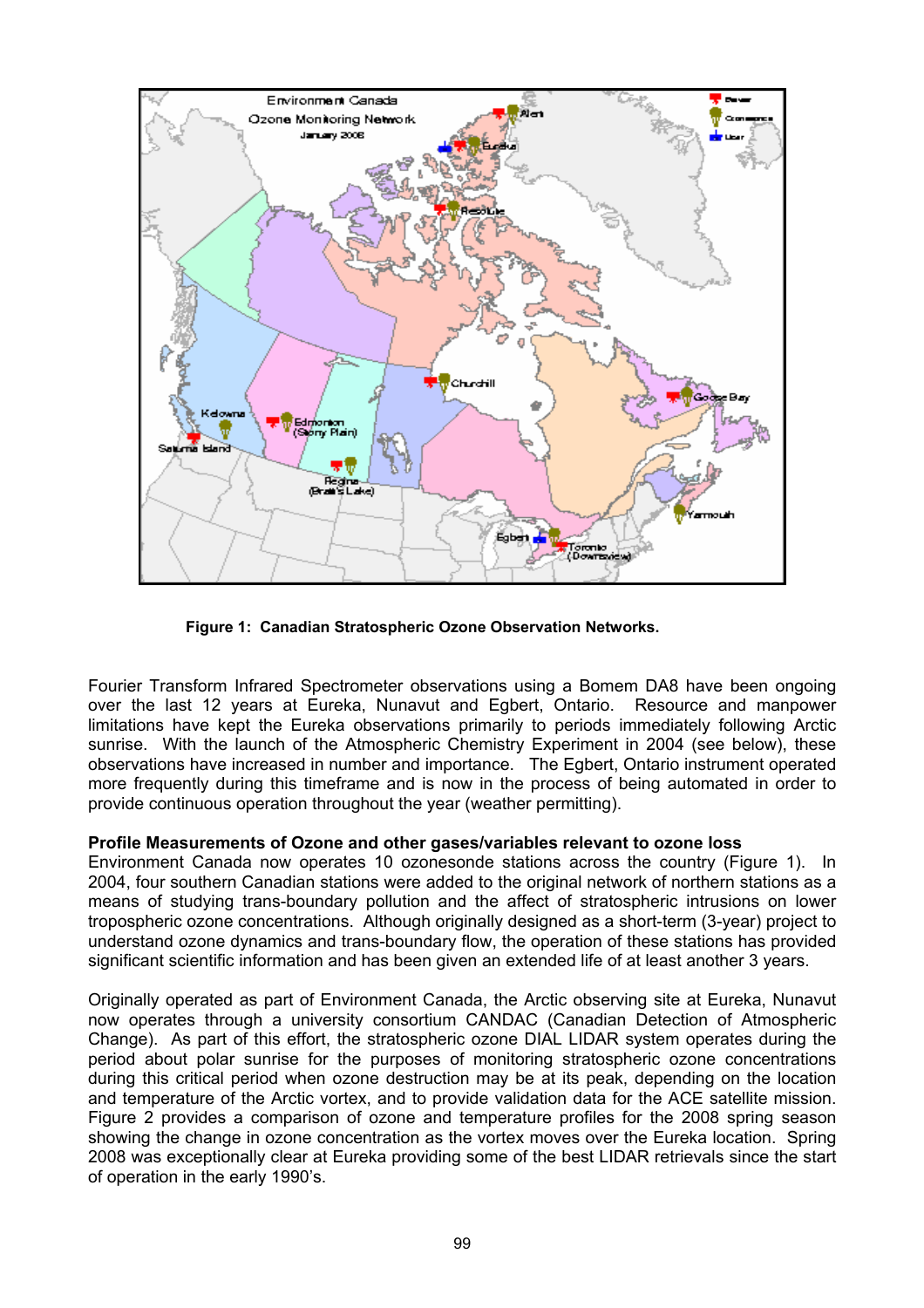

**Figure 2: LIDAR profiles showing changes in stratospheric ozone concentration as the Arctic Vortex moves over Eureka, Nunavut.**

## **UV Measurements**

#### *Broadband Measurements*

Environment Canada does not collect broadband data.

#### *Narrowband filter instruments*

Although Environment Canada does not collect data from narrowband filter instruments, it does provide logistical support for the United States Department of Agriculture (USDA) UV-B Monitoring and Research Program at two Canadian stations; Toronto, Ontario and Bratt's Lake, Saskatchewan, as part of a data sharing and scientific research agreement.

#### *Spectroradiometers*

The Brewer spectrophotometer obtains spectral scans between 290 and 325 nm or 286 nm and 363 nm depending on the instrument type, as part of its normal operation. Spectral scans are obtained approximately once every 20 minutes during daylight hours. The instruments are calibrated on site once every two years using a set of NIST standard quartz halogen bulbs and a specially designed travelling calibration unit. In order to monitor the overall quality of the scans between calibrations the spectrophotometer obtains internal standard lamp and mercury lamp scans with each spectral UV scan. The results of these scans are monitored for internal consistency and to ensure the spectral wavelength accuracy of each scan. Along with these scans each Brewer is equipped with an internal sky imager to provide information on cloud cover during the scan period.

#### **Calibration Activities**

The World Meteorological Organization Global Atmosphere Watch Brewer Spectrophotometer Ozone Calibration Centre is housed within the Environment Canada research laboratory in Toronto, Ontario. The Brewer 'triad' of single monochromator instruments acts as the ozone calibration reference group of instruments. These instruments are regularly characterized and approximately once every two years one of the three instruments is taken to Mauna Loa Observatory (MLO) as a means of tracking their extraterrestrial readings. Further, a Brewer instrument is permanently maintained at MLO to further facilitate maintaining the quality of the Brewer 'triad'. Within the network a travelling standard instrument is used to compare the network instruments to the reference 'triad'. A second travelling standard is on permanent loan to the WMO as a means of linking the global Brewer network to the 'triad'.

Over the last several years, EC has participated in comparisons affiliated with the European Brewer Reference Standard at Izania, Spain and NASA. In all cases, the quality of the observations indicates that excellent agreement is being maintained within the various 'standard' groups of instruments.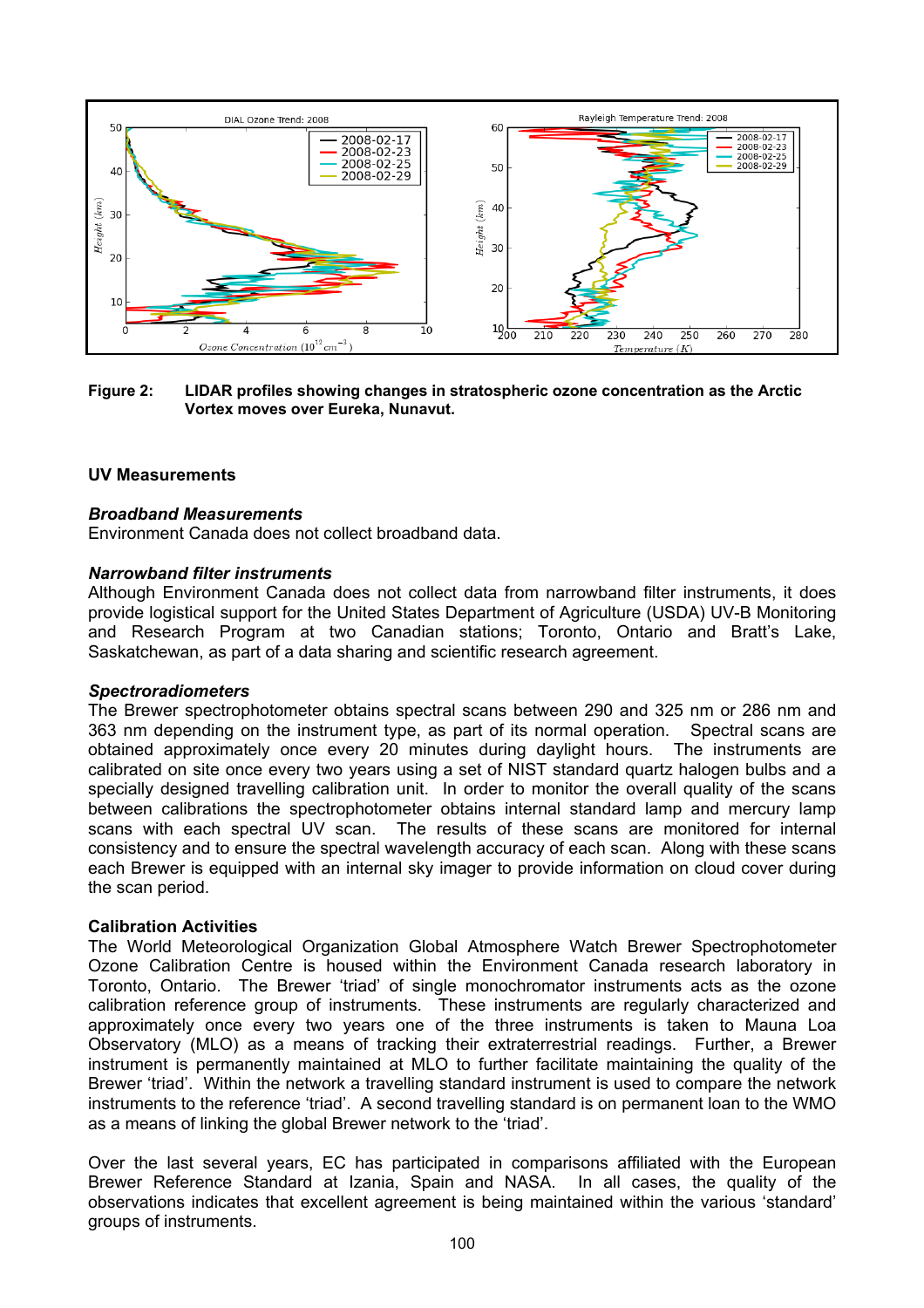Over the last 18 months, EC has further enhanced its calibration efforts with the purchase of new NIST traceable standard lamps and re-established ties with the NOAA Central UV Calibration Facility (CUVCF) as part of a continuing effort of improving the UV component of the Canadian network.

# **RESULTS FROM OBSERVATIONS AND ANALYSIS**

## **Ground-based / In-situ Observations**

Environment Canada maintains the WMO World Ozone and UV Data Centre as part of its on-going commitment to the WMO. Data obtained from the Brewer network and the 10-station ozonesonde network, once quality assured, is permanently archived in the WOUDC.

The WOUDC continues to expend significant effort to improve its overall effectiveness as a WMO data centre. Details can be found at the WOUDC website: [www.woudc.org](http://www.woudc.org/). Overall, 131 Agencies from 75 Countries representing 406 platforms (stations) have contributed or continue to contribute data to the WOUDC.

| Data Category      | <b>Number of Platforms</b> | <b>Number of Files</b>                              | <b>Representative Years</b> |
|--------------------|----------------------------|-----------------------------------------------------|-----------------------------|
| Lidar              |                            | 675                                                 | 1991-1998                   |
| Ozonesonde         | 124                        | 55.826                                              | 1962-2008                   |
| Total column ozone | 280                        | 58, 718 (monthly)                                   | 1924-2008                   |
| Umkehr             | 64                         | 10.000<br>monthly<br>records.<br>>50,000 retrievals | 1951-2008                   |

Data stored within the WOUDC is subjected to various forms of quality assurance and data submitters are informed if their data does not pass quality control procedures. The overall data policy for the WOUDC does not permit the WOUDC to alter data, but only request data submitters to either reprocess and resubmit data or provide an explanation as to why the data does not conform to the standard quality assurance procedures.

While the primary purpose of the archive is the storage, quality assurance and re-transmission of data to the global user community, several on-line products are available such as the daily global distribution of ozone.



#### Total ozone (DU) / Ozone total (UD), 2008/05/18

**Figure 3: Daily global ozone map: product of the WOUDC.** 

#### **Space-based Observations**

Through the Canadian Space Agency, Canada has three instruments aboard 2 satellites (one Canadian) that are observing ozone and ozone-related variables.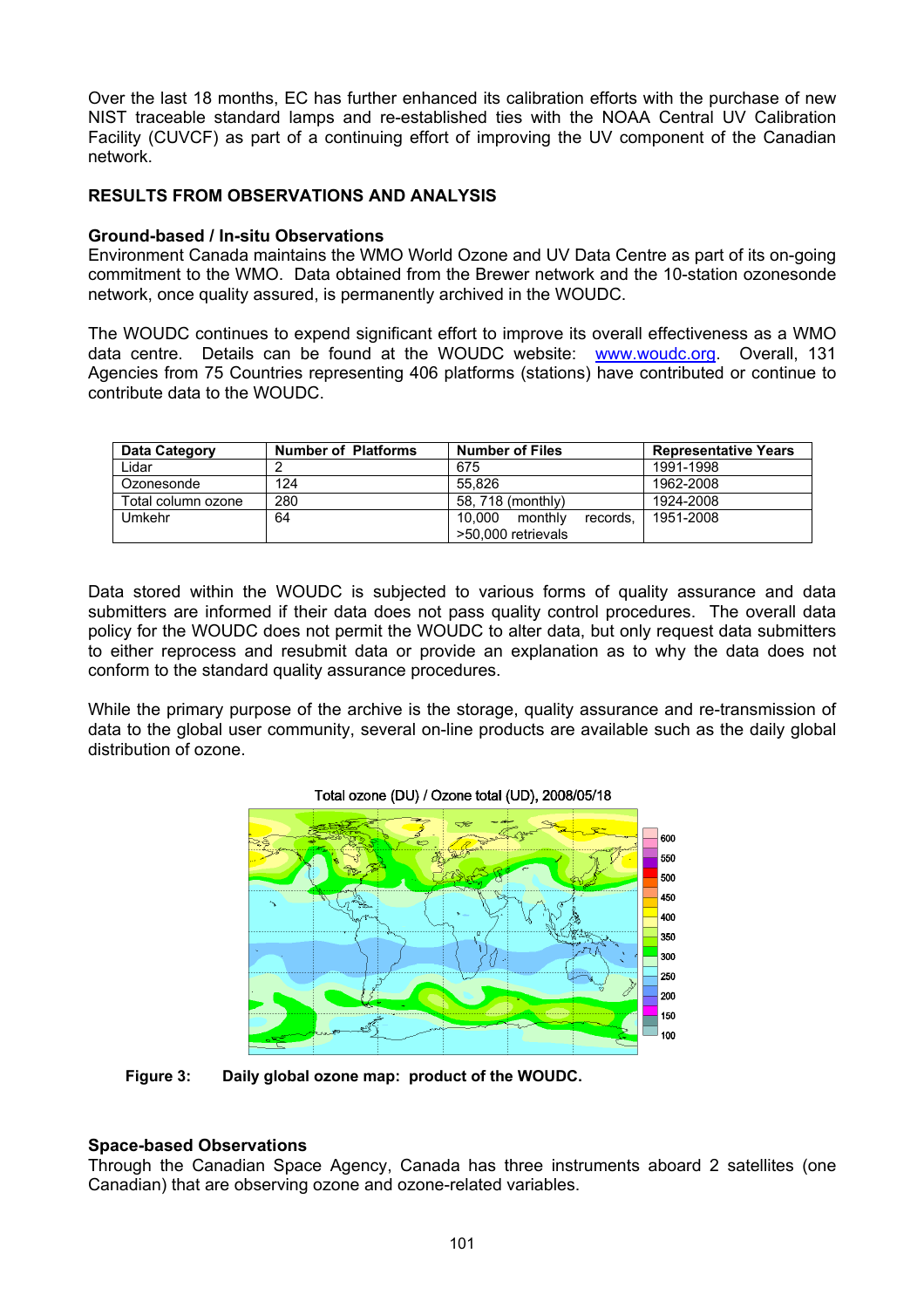## **OSIRIS Instrument on the Odin Satellite**

The Canadian instrument OSIRIS, onboard the Swedish satellite Odin, has been fully operational since November 2001 and continues to deliver global profiles of ozone from the upper troposphere to the lower mesosphere, 7 km to 60 km. The instrument, measures limb radiance profiles of scattered sunlight from 270 nm to 810 nm. The profiles, which are constrained to the sunlit section of the orbit, have a height resolution varying between 1 and 2 km and are spaced between 3 and 8 degrees along the satellite track, depending upon the mode of operation.

The OSIRIS ozone results have been validated against both ACE-FTS and SAGE II coincident, solar occultation profiles. The agreement with both ACE-FTS and SAGE II is, on average, better than 3% over the entire altitude range from 18 km to 53 km.

The OSIRIS Level 1 radiance measurements as well as the OSIRIS level 2 ozone and aerosol products have been in algorithm development associated with the OMPS instrument on the NPOESS Preparatory Project. The OSIRIS and OMPS team members have worked closely together over the past year, sharing data and retrieval techniques, to ensure the success of this mission.

The OSIRIS Level 2 ozone product has also been found to be a valuable resource for studying Upper Troposphere Lower Stratosphere (UTLS) transport, and in particular, the flux of ozone across the tropopause. Unlike many other limb profiling instruments, OSIRIS has both sufficient sensitivity and spatial-temporal coverage to measure global ozone transport across the tropopause on a weekly or even daily basis. Collaborative studies between researchers at McGill, University of Saskatchewan, University of Toronto and Cairo are underway.

The Odin mission is an international collaboration between Sweden, Canada, Finland and France and was officially designated an ESA Third Party Mission in 2007. The OSIRIS data are freely available through an ESA portal at <http://eopi.esa.int/esa/esa>. The OSIRIS team is led by principal investigators from the University of Saskatchewan.

#### **Atmospheric Chemistry Experiment (ACE) aboard SciSat1**

The Atmospheric Chemistry Experiment (ACE), is a Canadian Space Agency small satellite mission for remote sensing of the Earth's atmosphere using solar occultation (Bernath et al. 2005). The primary mission goal is to improve our understanding of the chemical and dynamical processes that control the distribution of ozone in the stratosphere and upper troposphere, particularly in the Arctic. The high precision and accuracy of solar occultation makes SCISAT useful for monitoring changes in atmospheric composition and the validation of other satellite instruments including MIPAS, HIRDLS and MLS.

The satellite carries two instruments: (1) A high resolution (0.02 cm 1) infrared Fourier transform spectrometer (FTS) operating from 2 to 13 microns (750-4400 cm-1) is measuring the vertical distribution of trace gases, particles and temperature with a vertical resolution of about 3-4 km from the cloud tops up to about 150 km. P. Bernath of the University of Waterloo is the principal investigator. (2) A dual optical spectrograph called MAESTRO (Measurement of Aerosol Extinction in the Stratosphere and Troposphere Retrieved by Occultation) covers the 400-1030 nm spectral region and measures primarily ozone, nitrogen dioxide and aerosol/cloud extinction. It has a vertical resolution of about 1-2 km. T. McElroy of Environment Canada is the principal investigator.

SCISAT is able to monitor all of the main components involved in activated polar chlorine chemistry: O3, HCl, ClONO2, ClO, HNO3, H2O and polar stratospheric clouds (PSCs). Nassar et al. (2005) determined a global inventory of atmospheric chlorine for 2004 and included in the Scientific Assessment of Ozone Depletion: 2006. The average total stratospheric chlorine concentration measured by ACE was 3.65 ppb, which is significantly higher than the accepted value derived from HALOE observations of HCl. The HCl concentrations from SCISAT and MLS are in good agreement, suggesting that the HALOE values are about 10-15% low. The newer, higher values for the total stratospheric chlorine concentrations suggest that the recovery of the ozone layer is somewhat delayed, compared to previous estimates. Although the total chlorine in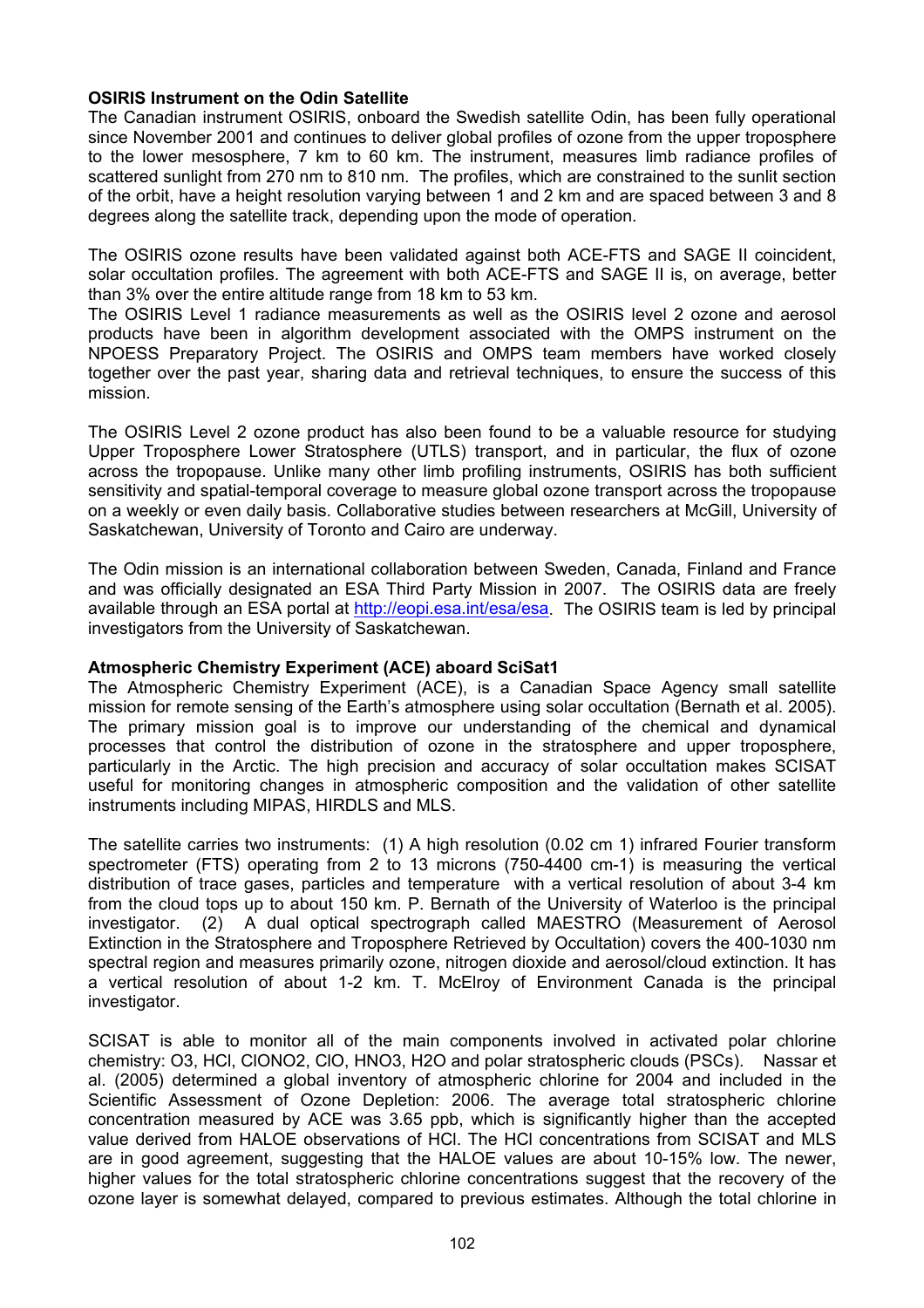the atmosphere is declining, the total fluorine is increasing. Fluorine-containing molecules such as CFC substitutes are potent greenhouse gases and cause global warming.

# **THEORY, MODELLING AND OTHER RESEARCH**

Complementary chemical weather projects relying on coupled Global Circulation and Chemistry modelling (GCCM) and data assimilation systems (DAS) have been initiated in Canada. Meteorological data assimilation provides analyses of dynamics and temperatures impacting species chemistry and transport. The chemical (and meteorological) state can be further improved by also assimilating observations of constituents such as ozone.

The first successful integration of chemical data assimilation and forecasting into an operational Numerical Weather Prediction (NWP) system was accomplished in 2006 through an ESA-funded project on Coupled Chemical-Dynamical Data Assimilation (CCDDA) that produced the model GEM-BACH (Global Environmental Multiscale model with Belgium Atmospheric CHemistry) as part of a collaborative effort between EC and the Belgian Institute for Space Aeronomy (BIRA-IASB), which provided online calculation of detailed stratospheric chemistry integrated into an operational NWP model. The CCDDA project focused on the stratosphere and the use of ENVISAT observations. The study investigated the interactions between atmospheric dynamics, radiation and chemistry from analyses relying on chemical and meteorological observations using a GCCM-DAS. The project final report was delivered in December 2007. The overall success of the effort is seen in the number of important results produced on topics such as ozone-radiation interaction, the dependence of photochemistry on temperature, the wind-tracer relationship, and the impact of multi-species assimilation on ozone.

## **DISSEMINATION OF RESULTS**

## **Data Reporting**

Canadian observations of ozone and UV radiation are reported in near-real-time to the Canadian Meteorological Centre (CMC) as part of the forecast validation system. These data are quality assured before being archived in the WOUDC. Data from the 10 ozonesonde stations are generally processed within days of the weekly flights with the objective of being archived in the WOUDC on a quarterly basis.

#### **Information to the Public**

Environment Canada continues to provide UV-index forecasts to the general public. These standard forecasts are distributed through normal media outlets and through the Environment Canada website:

[http://weatheroffice.gc.ca/forecast/textforecast\\_e.html?Bulletin=fpcn48.cwao](http://weatheroffice.gc.ca/forecast/textforecast_e.html?Bulletin=fpcn48.cwao)

A spring / summer seasonal forecast is normally placed on the EC website in late April or early May.

The EC website displays information on the UV Index, year-to-date ozone values and plots of global ozone concentrations; [http://exp-studies.tor.ec.gc.ca/e/ozone/Curr\\_map.htm](http://exp-studies.tor.ec.gc.ca/e/ozone/Curr_map.htm).

Figure 4 illustrates one of the types of data that can be publicly accessed. Maps of total ozone are updated automatically each daylight hour.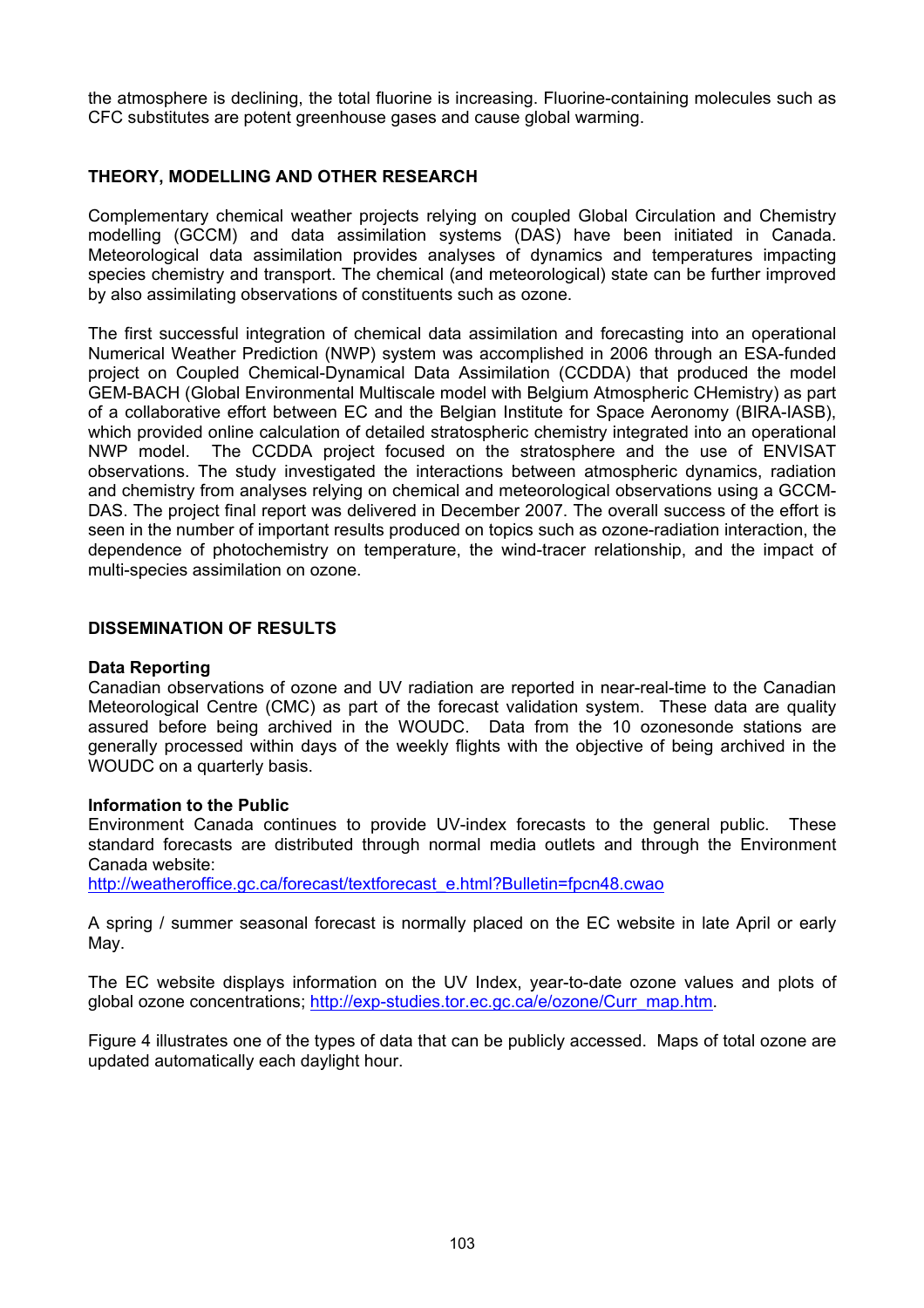

**Figure 4: Daily total ozone map automatically generated from Canada Brewer Network observations.**

The 20<sup>th</sup> Anniversary celebrations associated with the Montreal Protocol meeting held during 2007 provided Canadian researchers an unparalleled opportunity to provide scientific information to politicians, policy-makers and the public. In honour of the Montreal Protocol, Canadian scientists from both government and academia published a peer reviewed scientific ozone assessment in the Canadian journal Atmosphere-Ocean (references below) and provided participants of the Montreal meeting an executive summary of the document. This summary document is accessible at http://www.msc-smc.ec.gc.ca/saib/ozone/ozone e.html. Along with these science and policy documents, scientists developed a display available to both the public and policy-makers on the ozone history of Canada that included a combination of historic instruments and modern interactive data displays. The EC Communications Department developed a special issue of the EC online magazine *Envirozine* to enhance further the department's public outreach on ozone and UV radiation during the period surrounding the Montreal Protocol meeting, [http://www.ec.gc.ca/EnviroZine/english/issues/75/home\\_e.cfm](http://www.ec.gc.ca/EnviroZine/english/issues/75/home_e.cfm)

#### **Relevant Scientific Papers**

- *Bernath, P.F., et al., Atmospheric Chemistry Experiment (ACE): Mission overview, Geophys. Res. Lett. 32, L15S01, doi:10.1029/2005GL022386, 2005.*
- *Dufour, G., et al., Partitioning between the inorganic chlorine reservoirs HCl and ClONO<sub>2</sub> during the Arctic winter 2005 from the ACE-FTS, Atmos. Chem. Phys. 6, 2355-2366, 2006.*
- *Farahani, E.E., H. Fast, R.L. Mittermeier, Y. Makino, K. Strong, C. McLandress, T.G. Shepherd, M.P. Chipperfield, J.W. Hannigan, M.T. Coffey, S. Mikuteit, F. Hase, T. Blumenstock, and U. Raffalski. Nitric acid measurements at Eureka obtained in winter 2001-2002 using solar and lunar Fourier transform infrared absorption spectroscopy: Comparisons with observations at Thule and Kiruna and with results from three-dimensional models. J. Geophys. Res., 112, D01305, doi:10.1029/2006JD007096, 2007.*
- *Fioletov, V.E. Ozone climatology, trends, and substances that control ozone. Atmos.-Ocean, 46(1), 39 67, 2008.*
- *Fraser, A., et al., Intercomparison of UV-visible measurements of ozone and NO<sub>2</sub> during the Canadian Arctic ACE Validation Campaigns: 2004–2006, Atmos. Chem. Phys. Discuss. 7, 16283–16347, 2007.*
- *Froidevaux, L., et al., Temporal decreases in upper atmospheric chlorine, Geophys. Res. Lett. 33, L23812, doi:10.1029/2006GL027600, 2006.*
- Jin, J.J., et al., Severe Arctic ozone loss in the winter 2004/2005: Observations from ACE-FTS, Geophys. *Res. Lett. 33, L15801, doi:10.1029/2006GL026752, 2006a.*
- Jin, J.J., et al., Denitrification in the Arctic winter 2004/2005: observations from ACE-FTS, Geophys. Res. *Lett. 33, L19814, doi:10.1029/2006GL027687, 2006b.*
- Kar, J., C. T. McElroy, et al., Initial comparison of ozone and NO<sub>2</sub> profiles from ACE-MAESTRO with balloon *and satellite data, J. Geophys. Res. 112, D16301, doi:10.1029/2006JD008242, 2007.*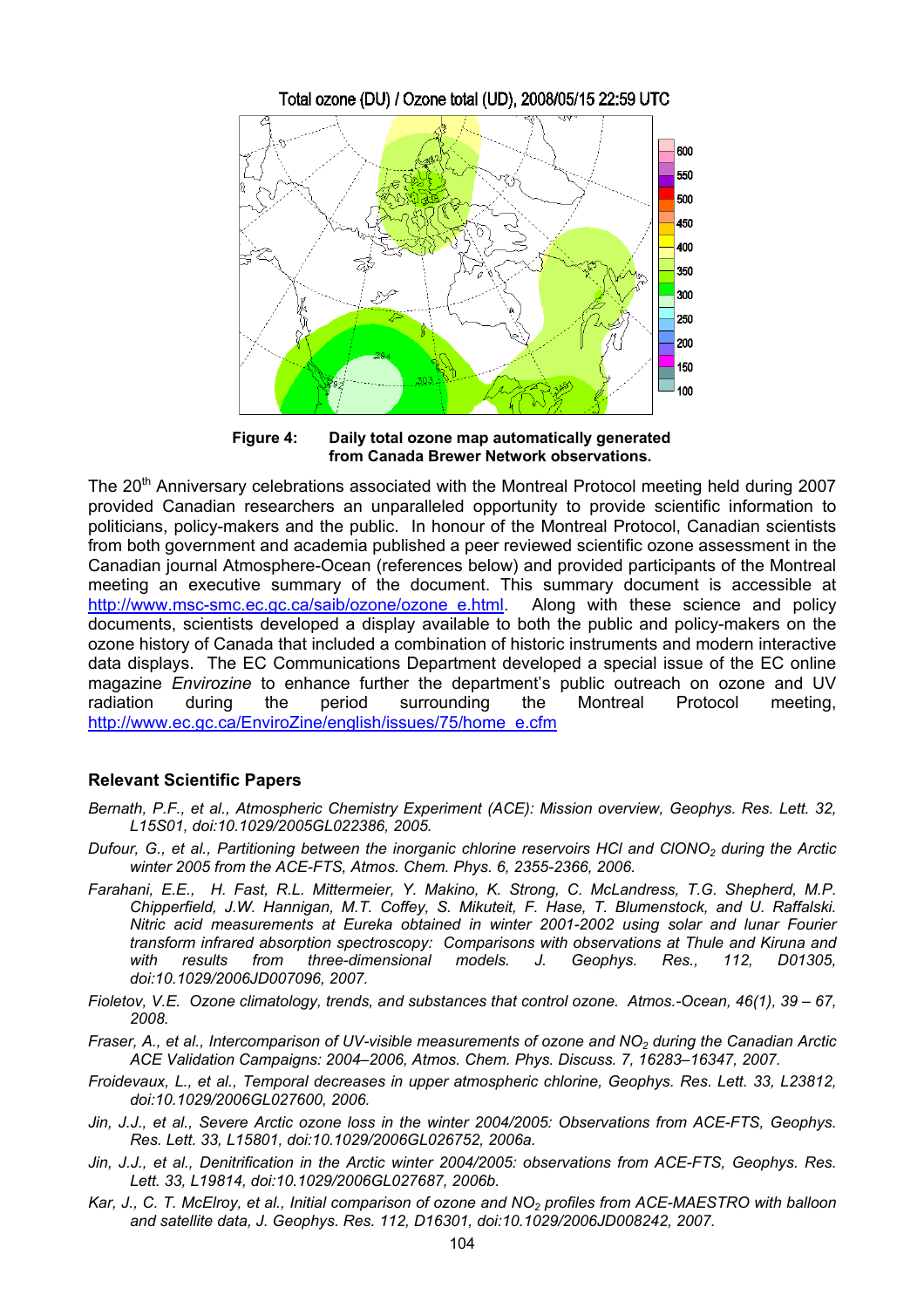*Kerr, J.B. and V.E. Fioletov. Surface ultraviolet radiation. Atmos.-Ocean, 46(1), 159 – 184, 2008.* 

*McConnell, J.C. and J.J.Jin. Stratospheric ozone chemistry. Atmos.-Ocean, 46(1), 69 – 92, 2008.* 

*McElroy, C.T. and P. Fogal. Ozone: From discovery to protection. Atmos.-Ocean, 46(1), 1 – 13, 2008.* 

- *McElroy, C.T. and P. Fogal. Understanding ozone depletion: Measurements and models. Atmos.-Ocean, 46(1), 15 - 37, 2008.*
- *McElroy, C.T., C. R. Nowlan, J. R. Drummond, P. F. Bernath, D. V. Barton, D. G. Dufour, C. Midwinter, R. B. Hall, A. Ogyu, A. Ullberg, D. I. Wardle, J. Kar, J. Zou, F. Nichitiu, C. D. Boone, K. A. Walker, and N. Rowlands, The ACE\_MAESTRO instrument on SCISAT: description, performance, and preliminary results, Appl. Opt. 46, 4341\_4356, 2007.*
- *McFarlane, N. Connections between stratospheric ozone, ozone and climate: Radiative forcing, climate variability, and change. Atmos.-Ocean, 46(1), 139 – 158, 2008.*
- *Nassar, R., P.F. Bernath, et al., A global inventory of stratospheric chlorine in 2004, J. Geophys. Res. 111, D22312, doi:10.1029/2006JD007073, 2006.*
- *Rinsland, C.P., C. Boone, R. Nassar, K. Walker, P. Bernath, E. Mahieu, R. Zander, J. C. McConnell and L. Chiou, Trends of HF, HCl, CCl2F2, CCl3F, CHClF2 (HFCFC-22), and SF6 in the lower stratosphere from ACE and ATMOS measurements near 30ºN latitude, Geophys. Res. Lett. 32, L16S03, doi:10.1029/2005GL022415, 2005.*
- *Santee, M.L., et al., A study of stratospheric chlorine partitioning based on new satellite measurements and modelling, J. Geophys. Res. doi:10.1029/2007JD009057, 2008.*
- *Shepherd, T.G. Dynamics, stratospheric ozone, and climate change. Atmos.-Ocean, 46(1), 117 138, 2008.*
- *Sica, R.J. et al. Validation of the Atmospheric Chemistry Experiment (ACE) version 2.2 temperature using ground-based and space-borne measurements, Atmos. Chem. Phys. Discuss., 7, 12463–12539, 2007.*
- *Singleton, C.S., et al., Quantifying Arctic ozone loss during the 2004-2005 winter using satellite observations and a chemical transport model, J. Geophys. Res. 112, D07304, doi:10.1029/2006JD007463, 2007*
- *Solomon, K.R. Effects of ozone depletion and UV-B radiation on humans and the environment. Atmos.- Ocean, 46(1), 185 – 202, 2008.*
- *Tarasick, D.W. and R. Slater. Ozone in the troposphere: Measurements, climatology, budget and trends. Atmos.-Ocean, 46(1), 93 – 115, 2008.*

## **PROJECTS AND COLLABORATION**

During the 20<sup>th</sup> Anniversary Year of the Montreal Protocol, EC gave 2 Brewer User Group Workshops, Manchester, UK (June 2007) and Seoul, Korea (October 2007) as part of an on-going WMO collaborative activity.

The Canadian university consortium CANDAC (Canadian Network for the Detection of Atmospheric Change) continues to successfully operate the former EC ASTRO laboratory, renamed PEARL (Polar Environment Atmospheric Research Laboratory) at Eureka, Nunavut. EC continues to play an important logistical and scientific role at the laboratory. One continuing project is the overhaul of the DIAL LIDAR system at Eureka. Over the last two years over \$500K has been allotted to upgrading this system. This summer work will commence on installing a new laser, provided through funding to CANDAC and new electronics components by EC.

• NOAA and EC have teamed up to install a new EC MK III Brewer at South Pole. First observations from the Brewer were taken February 12, 2008. The objective of this collaboration is to provide improved columnar ozone amounts at high low solar elevations and to observe columnar ozone throughout the Antarctic winter by using lunar observations. Several cold weather enhancements necessary for this system to function in the Antarctic climate regime have shown significant improvements in maintaining the Brewer internal temperature and reducing the overall power consumption of the system that they will now be installed in systems in the Canadian Arctic.

• A new four-year research and development project called BACCHUS (Belgium And Canada for CHemical weather User-oriented Services) has also been undertaken as a spin-off of the CCDDA project (under modelling). It is a bilateral collaboration of the Belgian and Canadian governments involving EC and BIRA-IASB. The main objective of BACCHUS is to develop an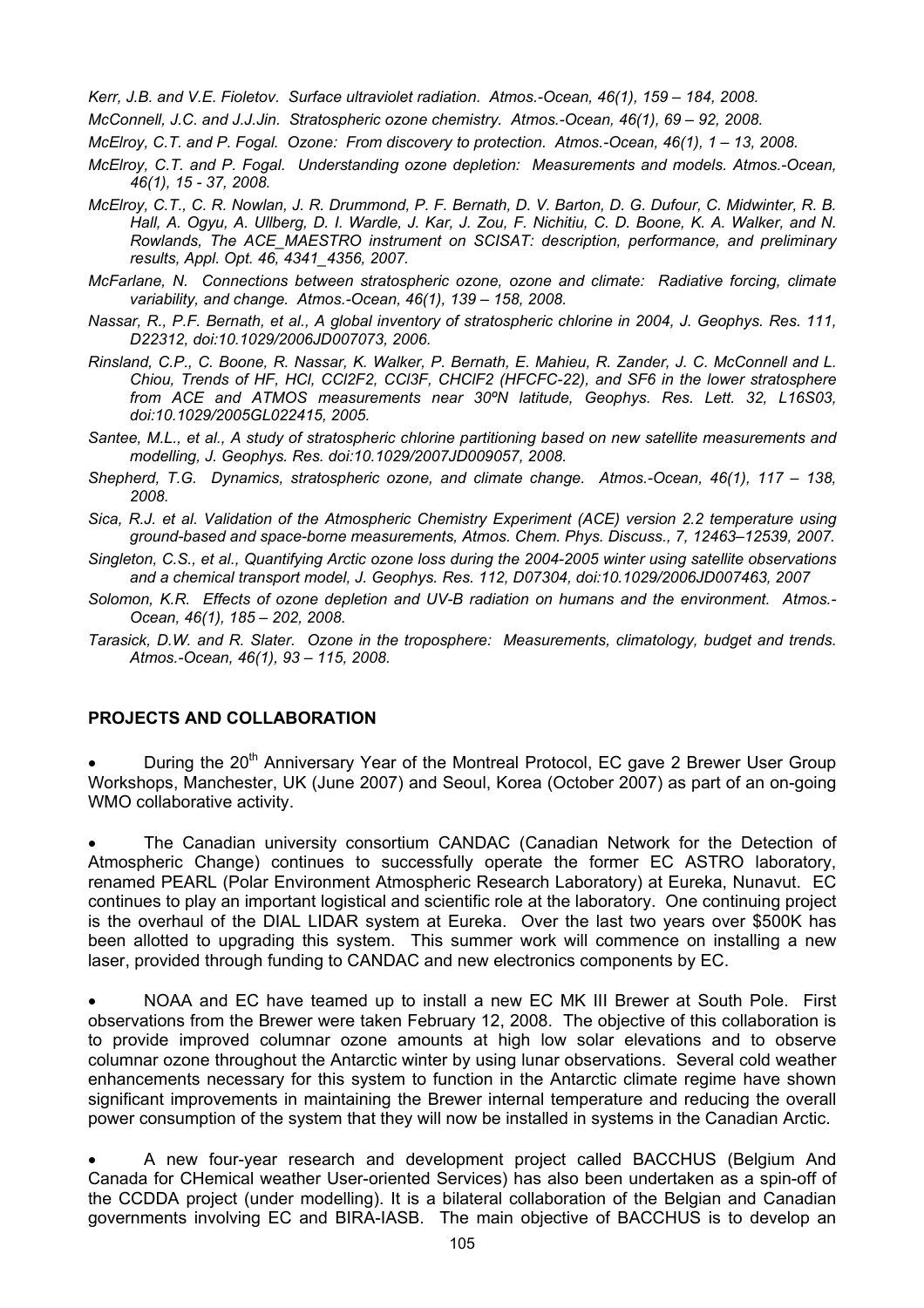integrated assimilation/forecasting system for chemical weather applications on global and continental scales. Its focus is Air Quality in the troposphere (global and continental scale) and ozone depletion in the stratosphere (global scale).

• The human health aspects of increased UV radiation reaching the Earth's surface has brought about a number of collaborations between the Canadian health community; both government and non-governmental agencies, and EC. These collaborative arrangements have produced a number of algorithms that use various surface and satellite observations to obtain spatial distributions of UV Index, erythemal and vitamin D uptake over Canada to match with public health products and surveys.

# **FUTURE PLANS**

Observations of ozone will not likely change in the near future. While EC is presently undergoing two reviews concerning its mandate and notional funding levels, it is not anticipated that ozone and UV radiation monitoring will be reduced from their current levels.

Over the last several years, EC has moved away from monitoring stratospheric ozone as a means of assessing the success of the Montreal Protocol and become more concerned with human and environmental health as they more directly relate to the overall direction of present government mandates. This new direction has nevertheless included UV radiation and tropospheric ozone and provided increased funding for monitoring ozone levels in southern Canada. Furthermore, increased interest in air quality modelling and assessing the effectiveness of new government regulations on emission has increased Canadian interest in the UTLS and how stratospheric intrusions affect near-surface ozone concentrations (note Canadian involvement in IONS and ARCTAS programs and follow-on studies). This same change in mandate has also increased the interest in tropospheric ozone profiling using LIDARS. Therefore, it is anticipated that over the next 5 years their will be increased development in these systems with the intention of developing a national network of aerosol and ozone LIDARs for assimilation into a next-generation air quality model.

Results from the recently completed ESA contract on data assimilation has shown that ozone profiles can improve upper atmospheric forecasts and may, in fact, improve surface forecasts under certain conditions by up to one full day. Based on this, it is anticipated that increased efforts on data assimilation of vertical ozone profiles will continue. ECMWF has approached EC to operationalize and increase the number of ozonesonde stations across Canada as a means of improving its forecast, however, funding for such increased activities has yet to be acquired.

Although SCISAT has been in orbit for 4.5 years, the performance remains nominal; indeed the FTS spectra are now better than just after launch because the rate of contamination of the detectors by ice is now very low. To maintain the long-term data record of solar occultation measurements needed to monitor changes in atmospheric composition, a SCISAT follow-on mission is needed. A small proposal for a feasibility study for a mission called SOAR (Solar Occultation for Atmospheric Research) has been submitted to the Canadian Space Agency.

With the effects of climate change being seen more frequently in the Arctic. Canada has become acutely aware of its responsibility to northern Canadians and the need to protect Arctic sovereignty. In a recent Speech from the Thrown, the present Canadian government has recognized the need to enhance Arctic research. Therefore, it is anticipated that over the next 7 – 10 years there will be a significant shift toward the Arctic research, including increased monitoring and process studies associated with atmospheric chemistry.

## **NEEDS AND RECOMMENDATIONS**

In a recent meeting of a Senior Scientific Advisory Committee instituted by the Space Science Directorate of the Canadian Space Agency concerns were raised on the lack of quality profession technical staff, young scientists and the capacity within Canada to develop new scientific instrumentation. While these comments were primarily directed toward the development of Earth